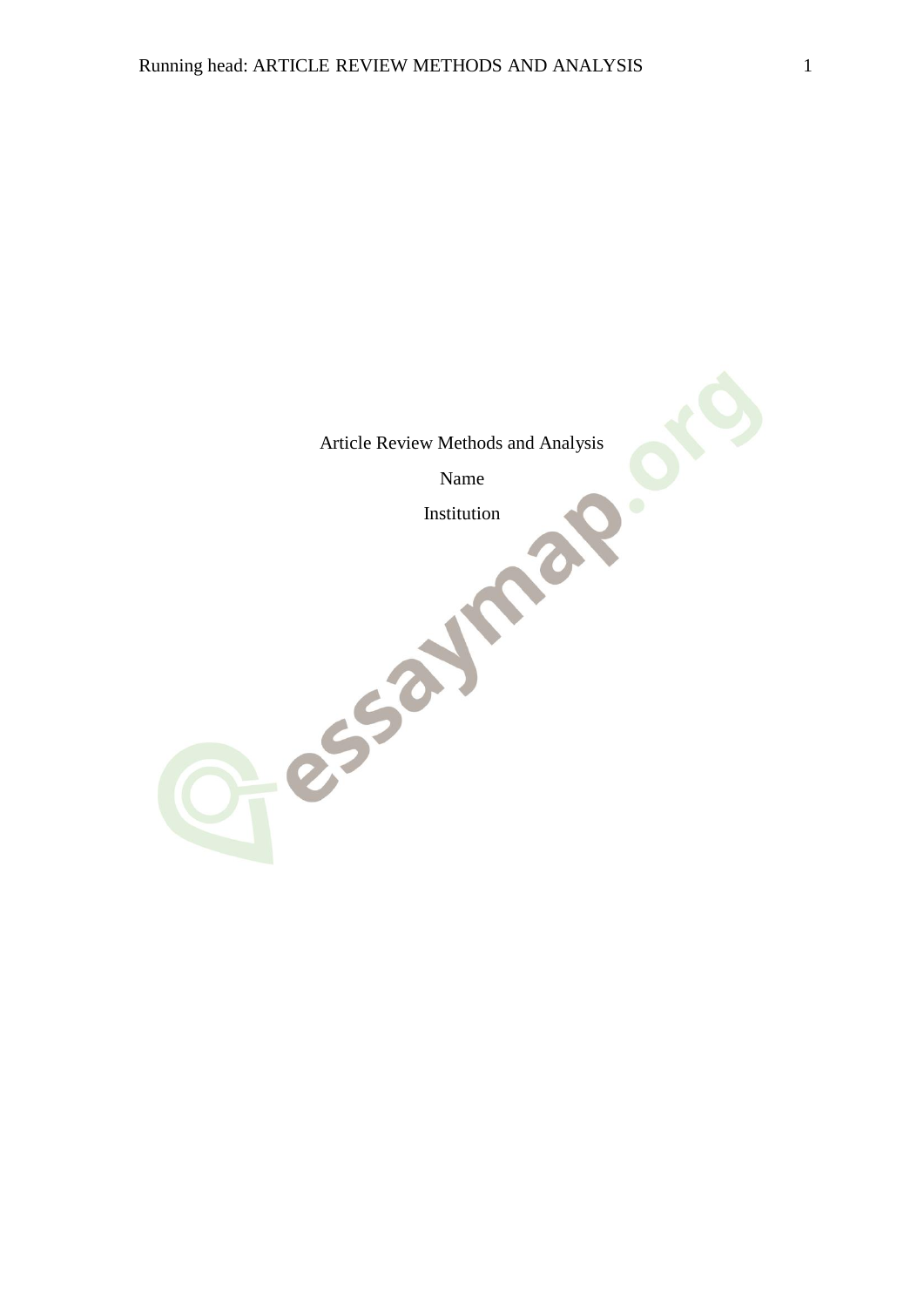#### Abstract

Drug abuse is a significant factor which influences individual's wellbeing, and thus, recent trends have shown that there is an increasing trend of drug abuse among women. The increase in trend has been associated with a high level of law-breaking among women. The study has provided a more significant evaluation of different factors which influence recent drug use among women. Drug use has been associated with different factors which are detrimental to normal wellbeing. There is a need to focus on essential concepts which define critical processes regarding individual development. Drug use among women has been associated with different factors, although there is no specific understanding of the influence of drug use among women. Therefore, the research sought to investigate the association between victimization, psychological distress, law-breaking, and drug use. The findings from the study have provided a greater understanding of the fact that there is a significant relation of recent drug use to victimization, law-breaking, and psychological distress. This shows that control of recent drug use among women will lead to reduced law-breaking cases, reduced level of victimization, and lower levels of stress. The methods in the study have provided a high level of reliability, especially, considering the research question and assumptions highlighted in the study.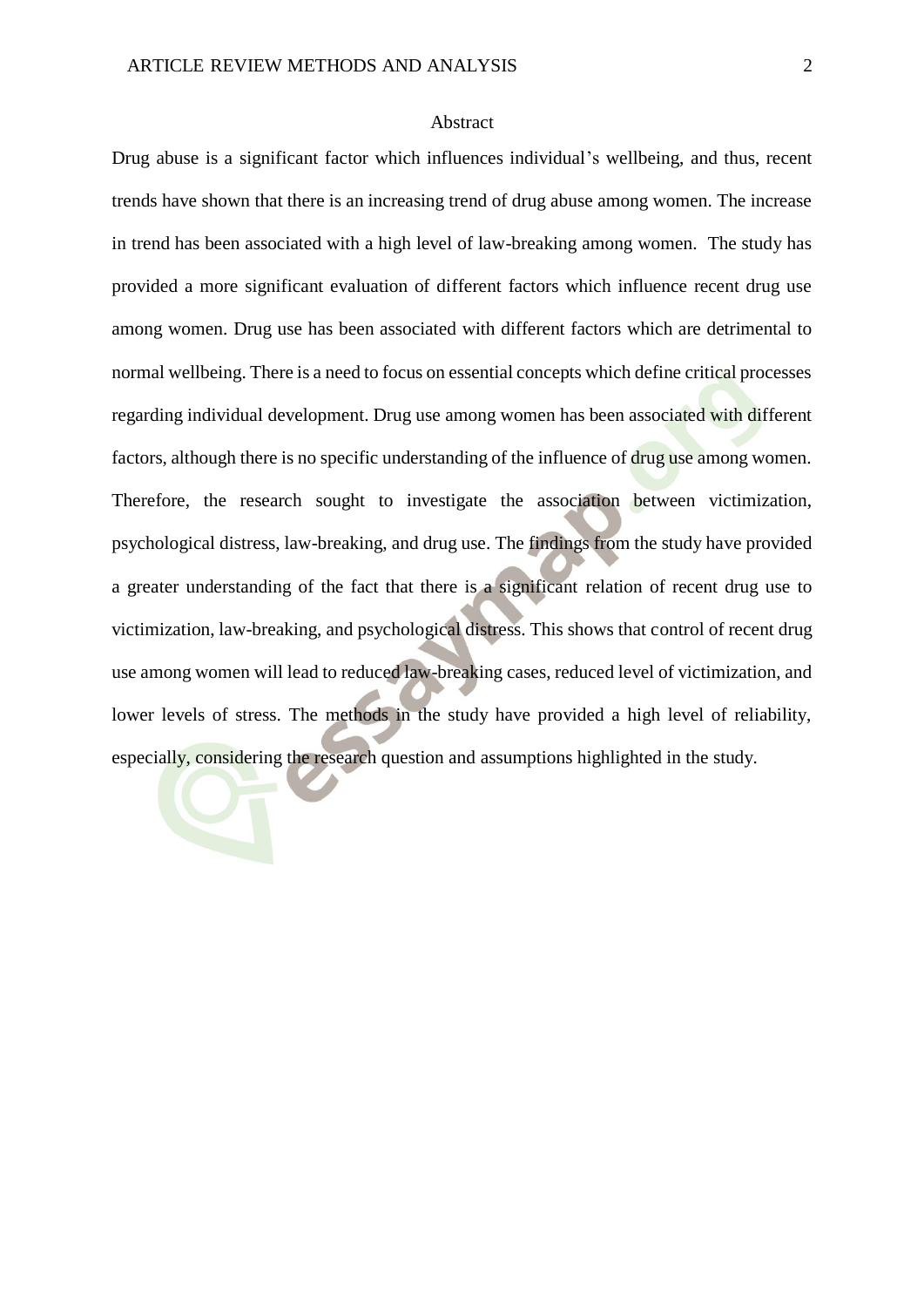#### 1. General description of the study

**1a.** Drug use has been a significant threat to public health and the overall wellbeing among women. Drug use has increased the number of women incarcerated within the criminal justice system, which requires more considerable attention to help limit the negative influence of drug use. In 1980, there were approximately 13,258 women who were incarcerated in both state and federal prisons. However, the number has increased significantly, with reports showing that in 2011, 111, 387 women were incarcerated (Couvrette et al., 2016).

The rate of incarceration has increased significantly among women who are being convicted of drug-related offenses. Approximately 29% of jail inmate and 25% in the state prisons have been charged with drug offenses, compared to 24% jail inmates and 175 in state prisons among men who have been convicted for drug-related crimes (Golder et al., 2014). The statistics highlight the need to evaluate drug use among women and determine how drug use is related to their ability to commit crimes. A significant number, 83% of female jail detainees have experienced substance use disorder at one point in their lives while 53% have met the diagnostic criteria for substance use disorder (Golder et al., 2014).

Thus, the information that has been outlined in the articles provides a central focus on study problem through describing better background information that forms the premise of the study development. The study has fulfilled the aim of the research, especially, considering the negative influence on drug use among women, which is a significant public health issue.

#### **Research Question**

Is there an association between victimization, psychological distress, law-breaking, and recent drug use (Past 12 months)?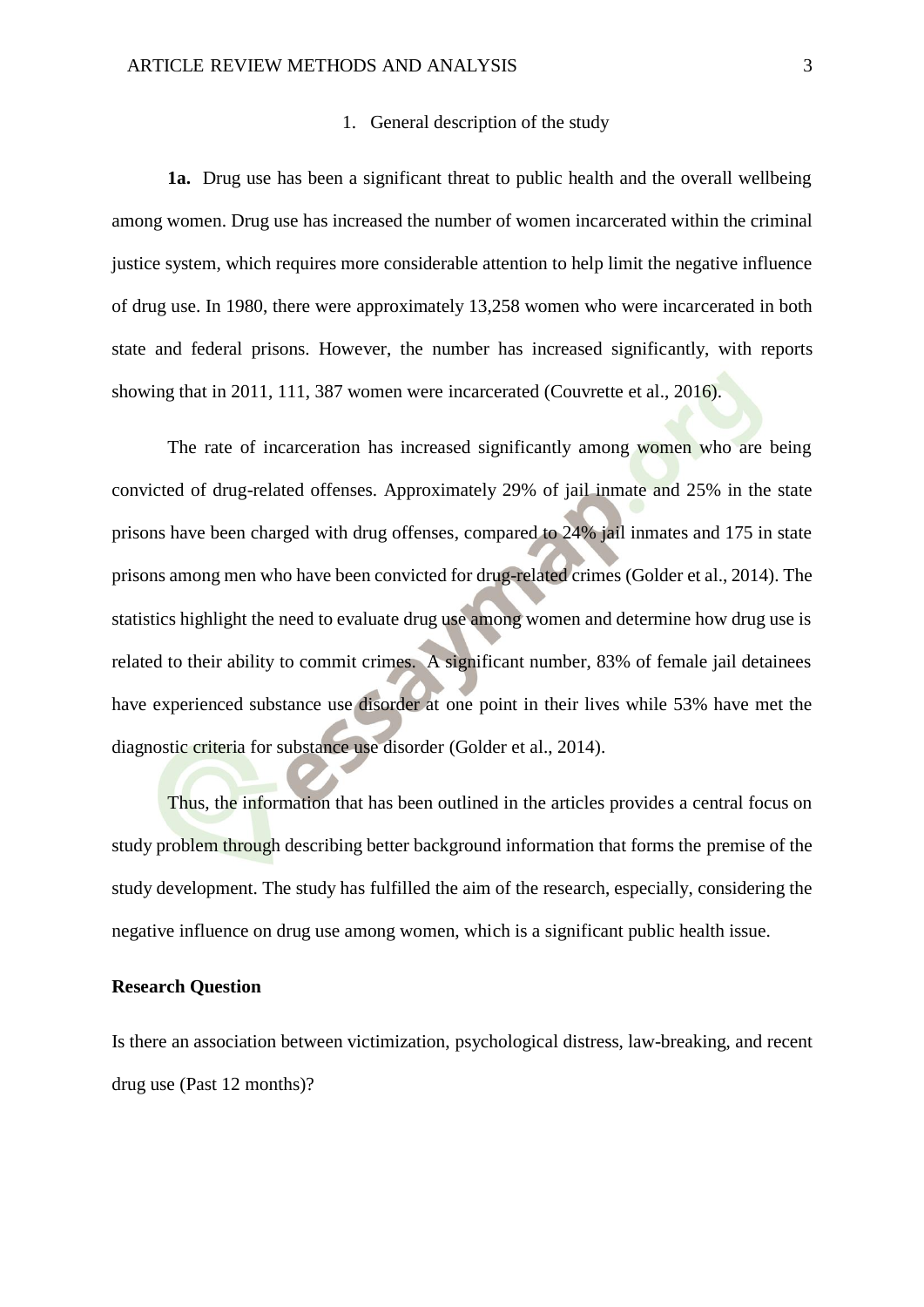## **1b**. Hypothesis

Hypothesis provides emphasis on assumptions that are included in the study and form the premise of study development. Thus, the study has integrated different factors in understanding the existing influence of drug use among women, victimization, and lawbreaking. If the recent drug use levels are controlled, then victimization, psychological distress, law-breaking will decrease (Past 12months)

## 2. Design and Analysis

Variables in research are fundamental to adequate emphasis on essential factors which influence research development. Dependent and independent research variables form the basis of study development. Sufficient identification of these variables ensures that there are effective research processes to attain accurate results.

### **2a.** Independent variables

These are variables that provide more information on the predictor variables included in the research. Therefore, the independent variables included in the analysis are race, type of victimization, personal resources, dynamic drug, and crime involvement. These variables were measured using different factors. The race is a categorical variable that was measured on a nominal scale. Type of victimization was evaluated based on a dichotomous input, including a Yes or No response. Thus, the respondent was asked whether they experienced any of the variables highlighted.

Personal resources were evaluated using a Likert scale where psychological distress and impulsivity are shown. The variable, thus, was operationalized using two factors, which include psychological distress and PTSD. PTSD was measured using a 49-item scale. All of these variables included in the study were active variables, although attribute variables included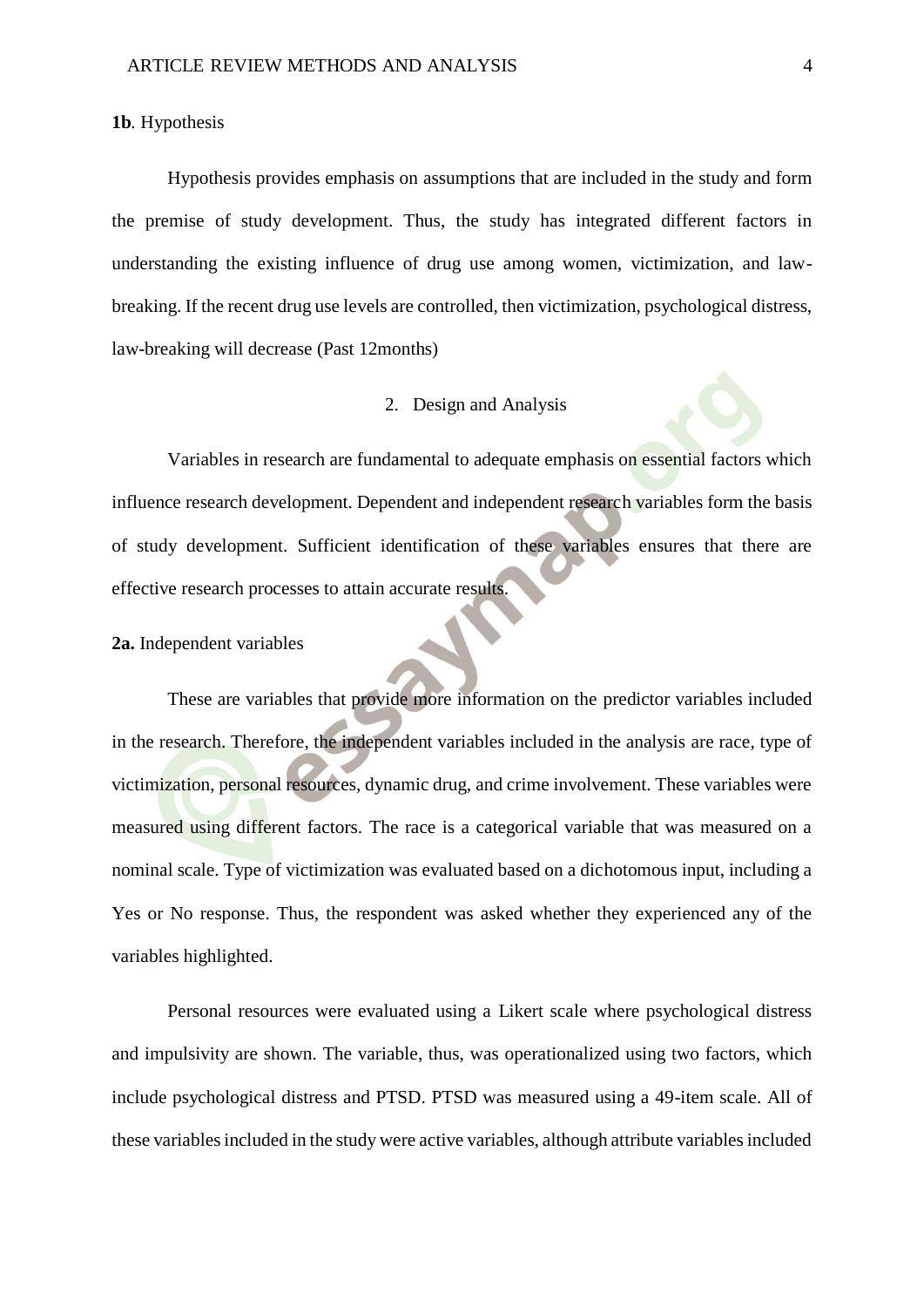education attainment, intimate partner status, and current employment. The attribute variables were categorical and measured on a nominal scale.

#### Independent variables

| 2a1. Variable           | $2a2$ . Scale of | 2a3. Type of data | $2a4$ . Variable   | 2a5. Subject    |
|-------------------------|------------------|-------------------|--------------------|-----------------|
|                         | measurement      |                   | type               |                 |
|                         |                  |                   | (Active/Attribute) |                 |
| Race                    | Nominal          | Qualitative       | Attribute          | Between subject |
|                         |                  |                   |                    | factor          |
| Education               | Ordinal          | Qualitative       | Attribute          | Between subject |
| attainment              |                  |                   |                    | factor          |
| <b>Intimate Partner</b> | Nominal          | Qualitative       | Attribute          | Between subject |
| status                  |                  |                   |                    | factor          |
| Current                 | Nominal          | Qualitative       | Attribute          | Between subject |
| employment              |                  |                   |                    | factor          |
| Type of                 | Nominal          | Qualitative       | Active             | Within-subject  |
| Victimization           |                  |                   |                    | factor          |
| Personal resources      | Ordinal          | Qualitative       | Active             | Within-subject  |
|                         |                  |                   |                    | factor          |

*Table showing the independent variables*

## **2b.** Dependent variable

The dependent variable is recent drug use which is a categorical variable that is measured on a nominal scale.

# **2c.** Extraneous variables

Extraneous variables are variables that are not intentionally included in the research because they are not directly linked to the findings, or research objective. Therefore, such variables include race, education attainment, intimate partner status, and current employment. These are variables that unintentionally are included in the analysis and help understand the primary variables better.

## **2d.** Type of study

The study was a nonexperimental study that employed as a survey research approach in understanding the factors that were being analyzed. The analysis techniques that were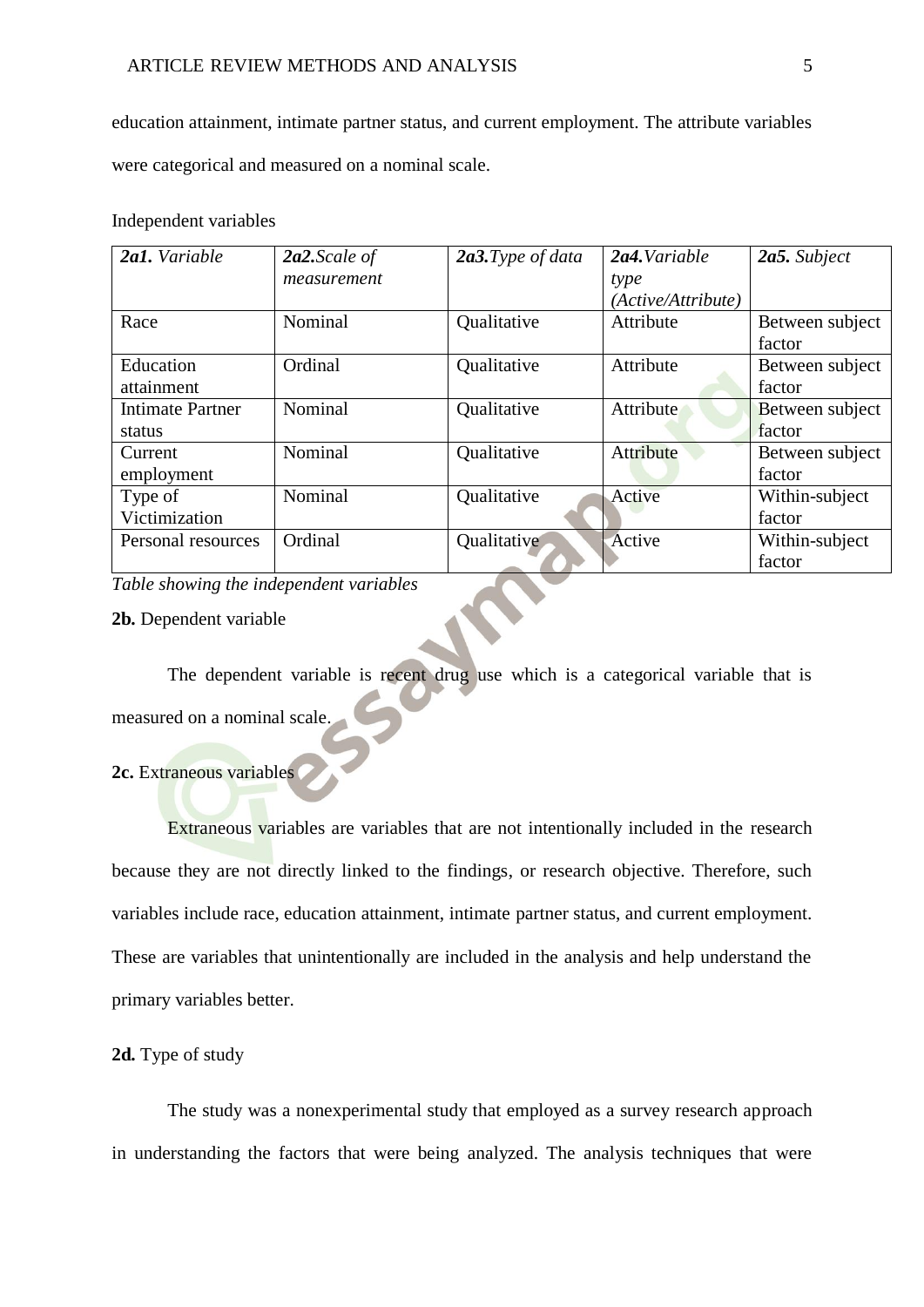incorporated sought to understand bivariate analysis between the dependent and independent variables. The groups included in the analysis did not focus on control groups considering that the study was based on a cross-sectional approach.

## **2e.** Treatment and intervention

Thus, in evaluating the validity and reliability of the study, the research focused on scientific research processes which were aimed at limiting the level of bias and improve validity and reliability. The content validity and reliability were evaluated differently to improve critical outline processes which define a well-engaged focus on essential processes that determine better outcomes. Reliability focuses on consistency of a given clinical evaluation. Essential concepts that are evaluated in this case include past results regarding the same assessment. Thus, determining a higher level of emphasis provides a strong focus on fundamental ideas which need to be adequately evaluated in ensuring that there is a high level of reliability. The intervention that is being considered in a given case is successfully assessed. Minimizing bias improves the levels of validity and reliability of the instrument, which was achieved in the study.

## **2f.** Design

The main incorporated design was chi-square design, which sought to provide a strong emphasis on the underlying association between dependent and independent variables in the study. Chi-square analysis is the appropriate test in this case considering the nature of the data, which is categorical, hence, makes it possible to conduct a successful chi-square analysis. Correlation matrix has also been included in the study to provide information on bivariate analysis, which provides a strong emphasis on fundamental concepts which help improve understanding of the research findings based on the tests conducted.

#### **2g**. Instruments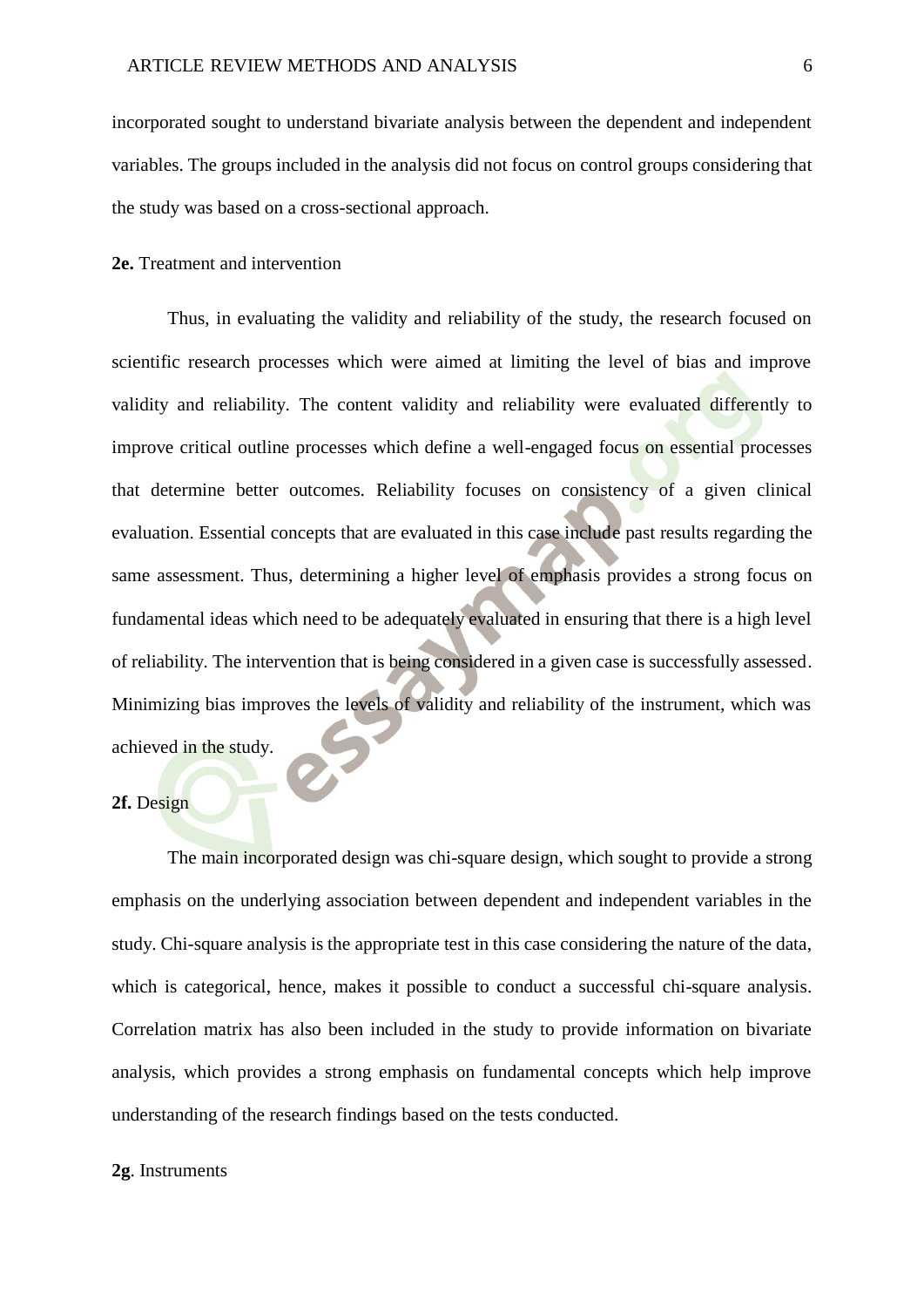The study enlisted the use of a survey questionnaire in data collection. The analysis was conclusively determined, which highlighted the need to provide a unique emphasis on the findings. The questionnaire was employed because it provides limited responses, hence, reducing the level of bias based on the input of the respondents. The instrument was tested to determine whether information obtained was able to help determine the research question. Validity is concerned with the accuracy of the clinical assessment. The degree of accuracy in clinical evaluation varies significantly. It is aimed at ensuring that the instruments offer a better focus on issues that are investigated. The adoption of different measures plays an integral role in outlining improved outcomes. The validity, therefore, focuses on the tests that have been made regarding a given approach to ensure that evidence-based practice is encouraged.

# 3. Results and Interpretation

# **3a.** Summary of test significance

The statistical analysis of significance was evaluated based on chi-square analysis test for association. The test of the final model showed that the model was statistical reliable at  $x^2$  $(14) = 102.001$ , p<0.05. The findings provide an elaborate focus on different factors which help outline changes which define a strong focus on different factors which influence research development. However, the findings, as identified in the study, do not provide an emphasis on specific groups included in the analysis.

# **3b.** Authors conclusion

The general conclusion limits the understanding of different subgroups as well as their influence on the overall model. Multivariate analysis requires a high level of focus where it would be possible to understand the needs of different groups. Maintaining a unique emphasis on these changes provides a strong focus on better research outcomes.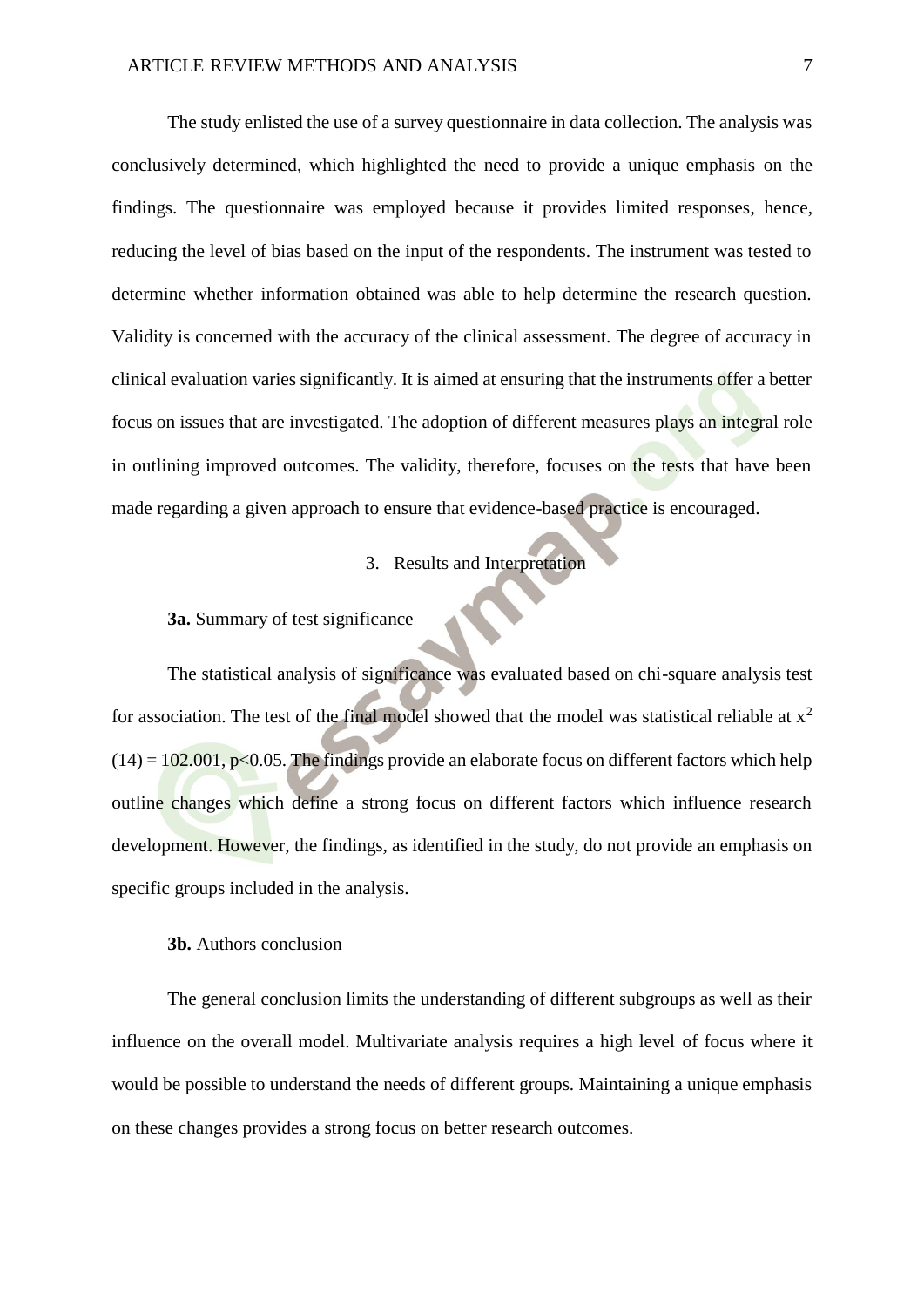Conducting each test independently incorporating one independent variable and the dependent variable provide effective outcomes where it is possible to understand how each variable independently influence the dependent variable.

# 4. Evaluation

## **4a.** Internal validity

Threats to validity limit the research outcome considering a high level of bias. The threats to internal validity based on the research development include the instrument used in the analysis and selection. The instrument used in data collection forms an important aspect which provides a strong emphasis on necessary changes which help outline improved outcomes. The use of the questionnaire makes it difficult to analyze the responses based on the type of questions included in the analysis. The selection process is crucial, considering that there is a need to integrate better concepts to improve the validity and reliability of the findings.

## **4b.** External validity

External validity focuses on the outcomes of applying the scientific process in research. Thus, the findings are influenced by different factors including selection bias and the analysis methods employed, which might have a detrimental influence on the research findings. Selection bias is defined by the inability to incorporate scientific methods while the analysis methods form the basis where the hypothesis is evaluated, and thus, the choice of wrong analysis methods limits the validity of the findings.

Maintaining better outcomes provides an individual assessment of essential elements that define a high level of efficacy. The revision of the scale showed that there was a significant focus in identifying critical processes which help identify key processes which maintain an improved level of care. Reliability focuses on consistency of a given clinical evaluation. Essential concepts that are evaluated in this case include past results regarding the same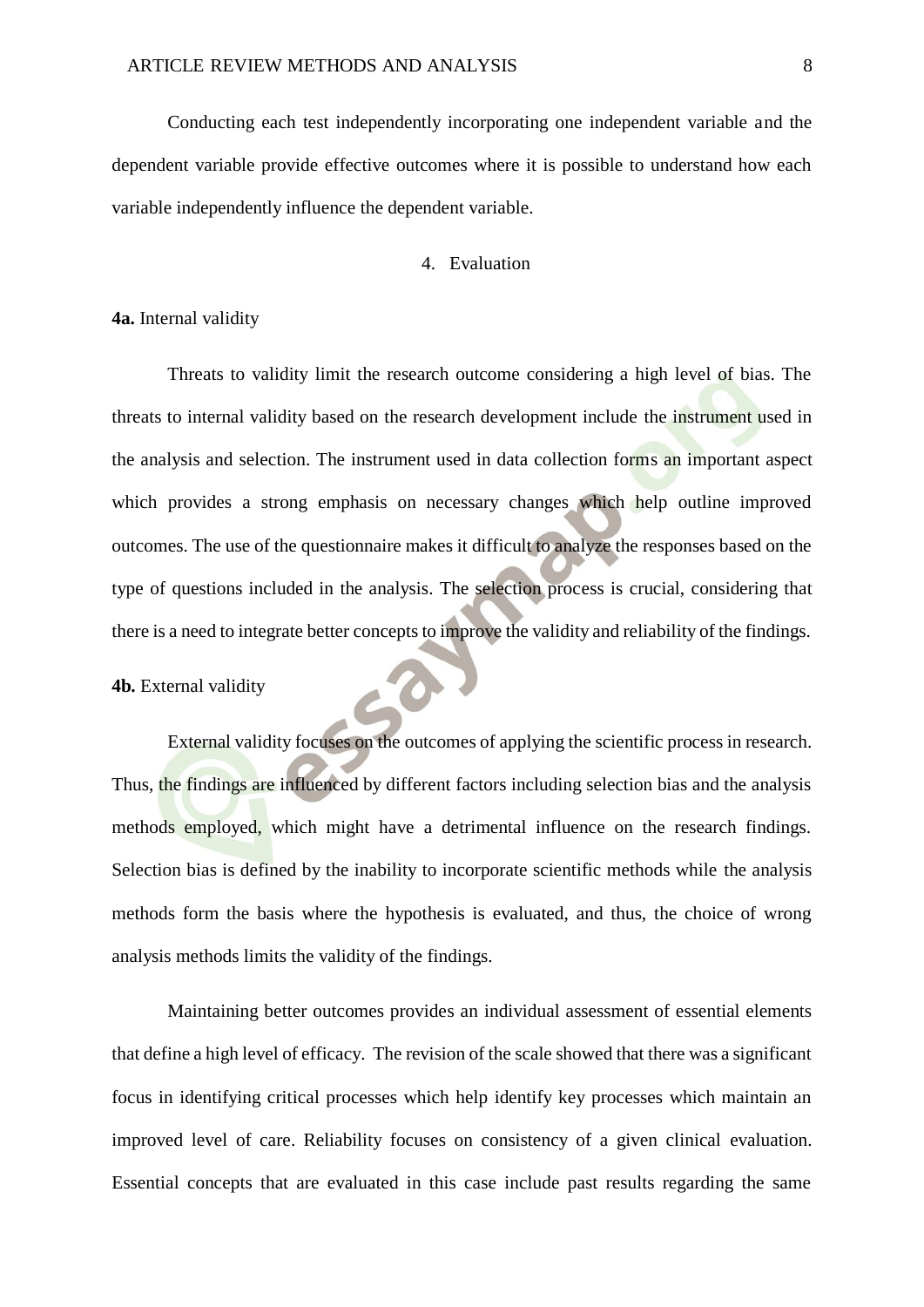assessment. Thus, determining a higher level of emphasis provides a strong focus on fundamental ideas which need to be adequately evaluated in ensuring that there is a high level of reliability.

## **4c.** Further research

Conducting further research will help improve the understanding of the influence of drug abuse on the behavioral changes among women, which influence their ability to commit a crime. Thus, future research should focus on each factor differently to understand the extent at which they influence recent drug use. There is also a need to evaluate the underlying risk factors which provide a greater emphasis on the outcomes based on the underlying research<br>methods. methods.